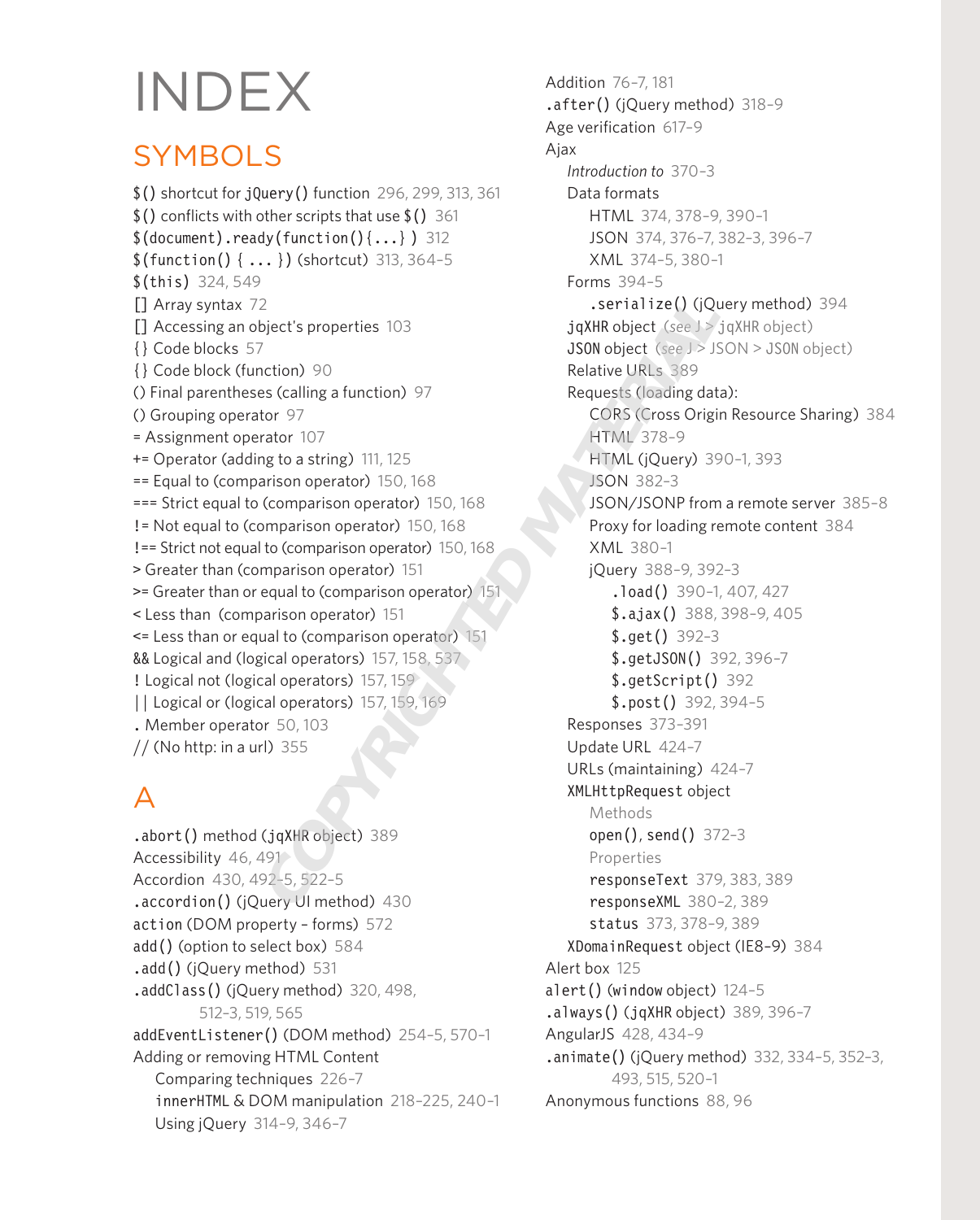APIs *Introduction to* 410, 412 API Keys 441 Console API 470 HTML5 APIs 413 Geolocation API 416–9 History API 424–7 Web Storage API 420–3 Platform APIs 440 Google Maps API 441–7 **Scripts** *Introduction to* 428 AngularJS 434–9 jQuery UI 429–433 .append() (jQuery method) 318, 565 .appendTo() (jQuery method) 318, 505, 519 appendChild() (DOM method) 222, 240 Arguments 93, 109 Arithmetic operators 76–7 Arrays *Introduction to* 70–3 Adding and removing items 530, 536–7, 540–3 Creating 72 split() method (String object) to create arrays 128–130, 546–7, 563, 618–9 Looping through an array 174–5, 535 **Methods** concat() 530 every() 530 filter() 530, 536–7 forEach() 530, 536–7 map() 530 pop() 530 push() 530, 536–7, 540–3 reverse() 530, 564–5 shift() 530 some() 530 sort() 530, 554-9, 564-5 unshift() 530 Properties length property 72, 118–9 Arrays and objects Arrays are objects 118–9 Array-like objects (jQuery) 308, 340 Arrays of objects 119, 533–5 Multiple return values from a function 95 vs variables and objects 116–7

Assignment operator 61, 107 Asynchronous loading (images) 509 Asynchronous processing 371 attachEvent() (IE8 event model) 255, 258–9, 570–1 Cross-browser solution 570–1 Attributes .attr() (jQuery method) 320–1 Creating / removing (DOM method) 232–5 Autocomplete (live search) 370

#### B

back() (history object) 426 .before() (jQuery method) 318 beforeunload event 286–7 Behavior layer 44 Binding events 248, 250 blur() (DOM method) 573 blur event 247, 274–5, 282, 573, 588–9 Boolean data type 62, 66 break keyword 174 Browsers Developer tools Debugging 464–7 Examining DOM 236–7 Dimensions 124–5, 350 Feature detection (*see* F > Feature detection) JavaScript console 464–79 (*see also* C > Console) Rendering engine 40 Scrollbars 350 Support in examples 10 Browser Object Model *Introduction to* 121–2 history object 122, 124–5, 424–7 location object 122 navigator object 122 screen object 122, 124–5 window object 122, 124–5 Bubbling (event flow) 260–1 Built–in objects 120–7 :button (jQuery selector) 342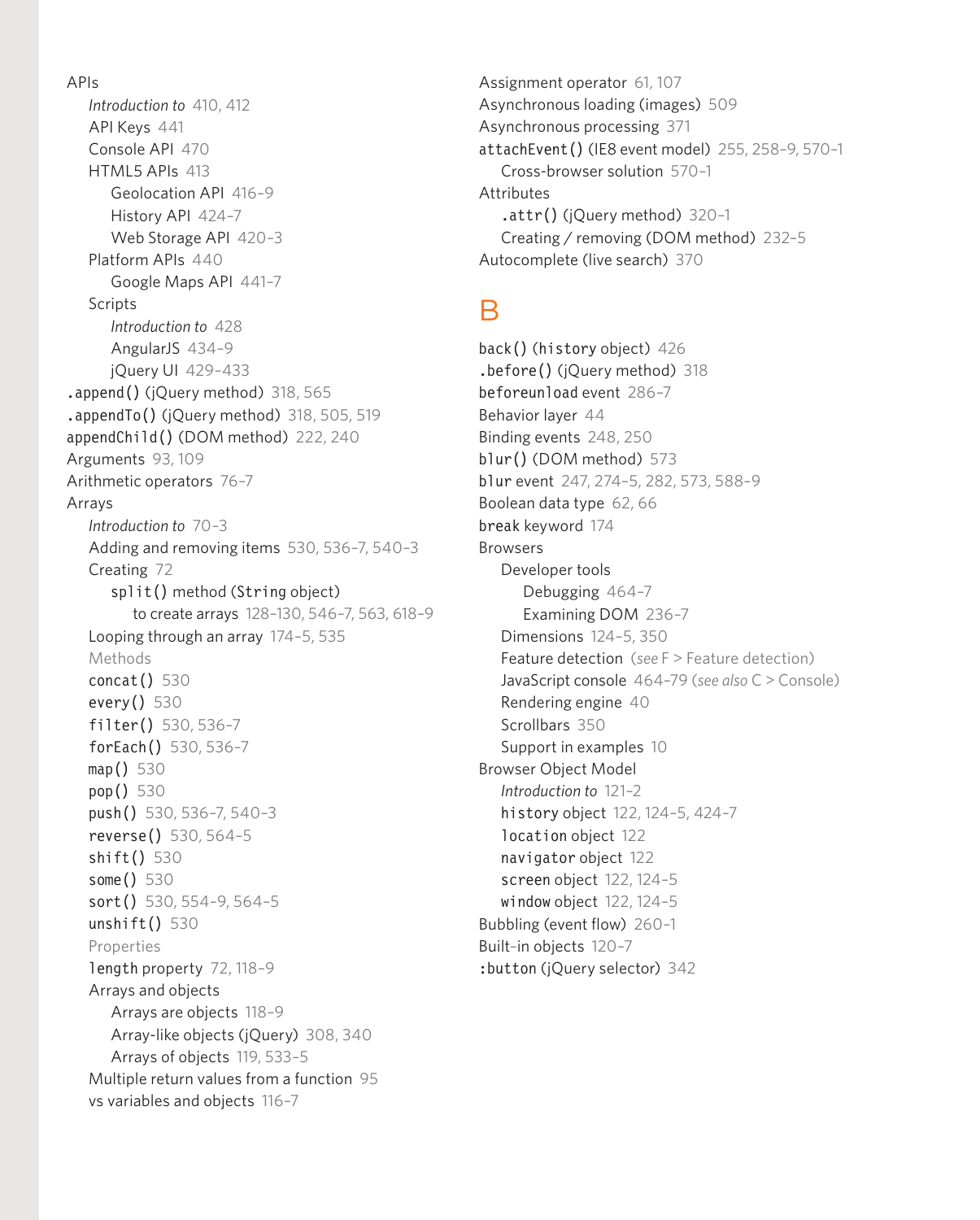# C

Caching Cross-references 540–1 DOM queries 190–1, 575 Images (in custom object) 509–511 jQuery selections 308–9, 540–1 Object references 540–1 Calling a function 91 cancelable property (event object) 262 Capturing (event flow) 260–1 Case sensitivity 56 catch (error handling) 480–1, 576–7 CDN 354–5 ceil() (Math object) 134 Centering images 511 Chaining (jQuery methods) 311 change event 247, 282, 573, 576–7, 586–7 Character count 588–9 charAt() (String object) 128–130 Checkboxes 580–1 :checkbox (jQuery selector) 342 :checked (jQuery selector) 342 checked (DOM property – forms) 573, 580–1 .children() (jQuery method) 336 clearTimeout() (window object) 517–9 .click() (jQuery method) 512–3 click() (DOM method) 573 click event 39, 246, 276–7, 573 clientX, clientY (event object) 278–9 .clone() (jQuery method) 346–7 .closest() (jQuery method) 336 Code blocks 56, 90 Code dependencies 616 Code reuse 616 Collections elements (nodeLists) 196–9 elements (form) 572, 600 Color picker 591 Comments 57 Compare functions (sorting) 555–9 Comparison operators 150–9 Checking equality 168 Comparing expressions 154–5 Operands 152 Truthy and falsy values 167 concat() (array object) 530

Conditional loading 596–7 Conditional statements 149 if 160–1, 181 if... else 162–3 switch 164–5, 291 Conditions (loops) 170–1 Console Breakpoints 476–8 console.assert() 475 console.error() 472  $console, group()$  473 console.groupEnd() 473 console.info() 472 console.log()  $470-1$ console.table() 474 console.warn() 472 debugger keyword 479 Constructor notation 106–111, 113 :contains() (jQuery selector) 338 Content layer 44 Content panels Accordion 492–5, 522–5 Modal window 500–5 Photo viewer 506–513 Slider 515–520 Tabs 496–9 continue keyword 174, 594–5 Coordinates (geolocation API) 417–9 copy event 247 CORS (Cross Origin Resource Sharing) 384 Create attributes (DOM) 234 Create elements (DOM) 126, 222–3, 240 Create text nodes (DOM) 126, 222–3, 240 Cross-Site Scripting (XSS) Attacks 228–231 .css() (jQuery method) 322–3, 504–5, 510–1, 521 CSS Box dimensions 348 CSS-style selectors in jQuery 302–3 Properties and values 9 Selectors to find elements (DOM) 193, 197, 202 Updating class names 189, 195, 232 Updating id attributes 189, 232 Updating styles (DOM) 195, 232 Updating styles (jQuery) 320–3, 497–9 Cut, copy, paste element (jQuery) 346–7 cut event 247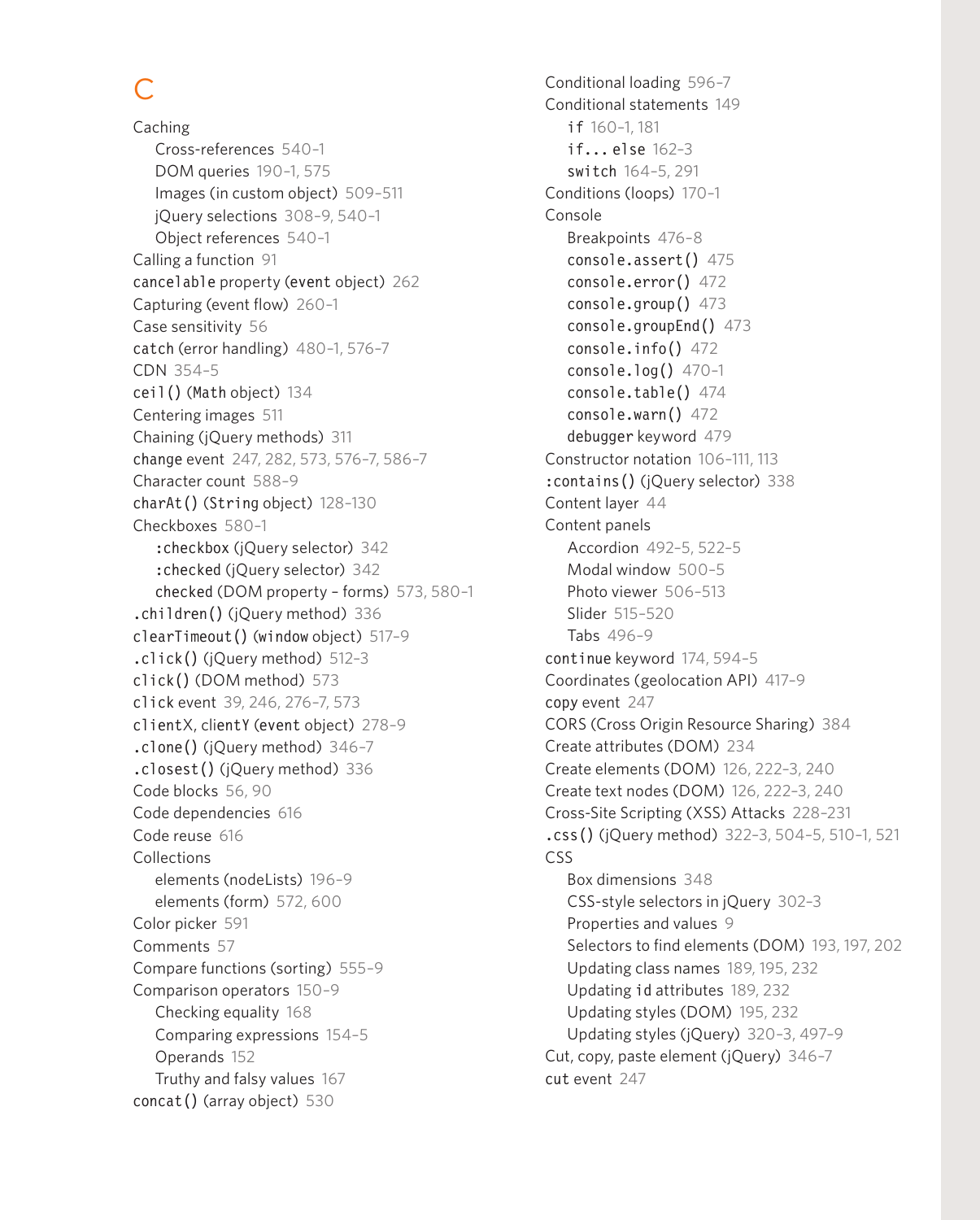## D

.data() (jQuery method) 546–7, 565, 602, 608–9 data-\* attributes (HTML5) 289–90, 544–6, 608 Data binding (Angular) 437 Data models *Introduction to* 26–7 Comparing techniques 116–7 Arrays and objects 118–9, 533 Objects and properties 28, 102–5, 142 Data types Complex data types Objects (Arrays and functions) 131 Simple (primitive) data types Boolean 62, 131, 167 Number 62, 131–5 Null 131 String 62, 128–130, 131 Undefined 131 Type coercion and weak typing 166–7 Dates / Date object *Introduction to* 136–9 Comparing 618–9 Creating / Constructor 136, 138, 143 Date formats 136–9 Date pickers 432–3, 591, 618–9 Day & month names 137, 143 Difference between two dates 139, 143 Sorting 559, 562–3 **Methods** getTime(), getMilliseconds(), getSeconds(), getMinutes(), getHours(), getDate(), getDay(), getMonth(), getFullYear(), getTimeZoneOffset() 137 setTime(), setMilliseconds(), setSeconds(), setMinutes(), setHours(), setDate(), setMonth(), setFullYear(), toString(), toTimeString(), toDateString() 137 dblclick event 246 Debugging Errors and a debugging workflow 462–3 Tips 484 (*see also* Console and Troubleshooting) Declare a variable 60–1 Declaring an array 71–3 Declaring a function 90, 92 defaultChecked (DOM property – forms) 573 defaultValue (DOM property – forms) 573

Delays clearTimeout() 517–9 .delay() (jQuery method) 311, 332–3, 364 setTimeout() 517-9 Delegating events 266–70, 290–1, 331 delete keyword 107, 112, 533 Deserializing JSON data 382–3 Design patterns 501 .detach() (jQuery method) 346, 502–3, 505 Developer tools 236–7, 464–5 :disabled (iOuery selector) 342 disabled (DOM property – forms) 573, 578 disabled (JavaScript is disabled) 491 document object *Introduction to* 36–9, 123, 126–7 Events load 39, 246, 272–3 Methods getElementById() 39, 126, 193–195 createElement(), createTextNode() 126, 222–3 querySelectorAll() 126, 193, 197, 202, 204–5 write() 39, 49, 126, 226 Properties domain 126 lastModified 36, 39, 126–7 title 36, 39, 126–7 URL 126–7 DOMContentLoaded event 286–7 DOM (document object model) *Introduction to* 121, 126–7, 184, 186–7 Elements Accessing getElementById() 193–5 getElementsByClassName() 193, 197–9, 200 getElementsByTagName() 193, 197, 201 querySelector() 193–4, 202–3 querySelectorAll() 193, 197, 202–3, 204–5 Adding appendChild() 222–3 insertBefore() 222, 240 Creating createElement() 222–3 Updating DOM manipulation 219, 222–5, 227 innerHTML 218, 220–1, 227, 228–31 textContent and innerText 216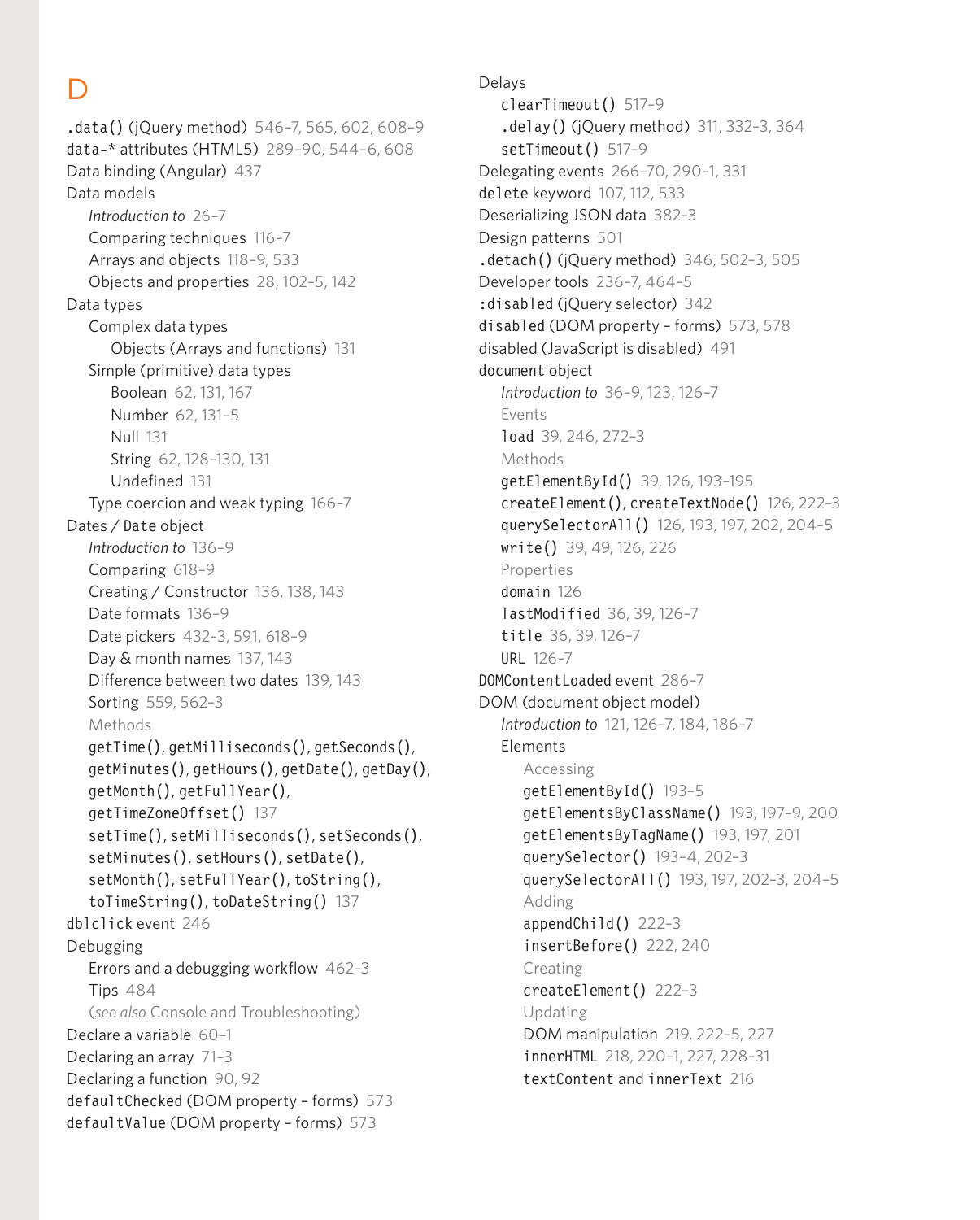**Attributes** class attribute/className property 195, 232 getting and updating 232–5 id property 232 Text nodes createTextNode() 222 nodeValue 214–5 textContent and innerText 216–7 Document nodes 186 document object (*see* D > document object) DOM queries Performance (fastest route) 192 Caching DOM queries 190–1, 575 DOM tree *Introduction to* 40–1, 186–7 Inspecting (exploring – browser tools) 236–7 Traversing the DOM 208, 210–11 Updating 212–3 Events (*see* E > Events) Event handlers 250, 252–3 Event listeners 250, 254–5, 263, 265 Nodes 40, 186–9 Whitespace 209–211 NodeList 192, 196–9, 202–205 length property 196 Live and static NodeLists 196 Looping through 204–5 Selecting items from a NodeList 198–9 .done() (jqXHR object) 389, 405 Dot notation 103 (*see also* member operator) Do while loops 170, 177 Drop–down boxes 584–7 DRY principle (don't repeat yourself) 616 Dynamic filtering 538–43

# E

.each() (jQuery method) 324–5, 333, 339, 498–9, 519, 531, 546–7 ECMAScript 532 Elements (*see* D> DOM > Elements and J > jQuery) Dimensions (jQuery) 348–9 Finding elements (DOM) 192–203 Finding elements (jQuery) 296, 302–3, 336, 342 Form element content (jQuery) 342–5 Hiding/showing 332–3, 582–3, 618–9 Inserting new elements (jQuery) 318–9

Updating elements (DOM) 212–3 Updating elements (iQuery) 313 elements collection (DOM property) 572, 574–5  $\text{empty}()$  (jQuery method) 346, 504-5 :enabled (jQuery selector) 342 .eq() (jQuery method) 340–1, 512–3, 521 Equality 150–1, 168 equals sign (assignment operator) 61 Errors Common errors 460–1, 485 Debugging workflow 462–3 (and tips 484–5) error event 246, 272 Error handling 480–1, 576–7 Error objects 459, 461, 481 EvalError 459–460 RangeError 459, 461 ReferenceError 459–60 SyntaxError 459–60 TypeError 459, 461 URIError 459–60 Exceptions 458, 480–1 NaN 461 Understanding errors 458 e (shorthand: event or error object) 328 EvalError 459–460 Evaluating conditions 149–59 Events *Introduction to* 5, 30–31, 244–50 All events beforeunload 286–7 blur 247, 274–5, 282 change 282–3, 586–7 click 260–1, 268–9, 276–7 dblclick 246, 276 DOMContentLoaded 286–7 DOMNodeInserted 284, 285 DOMNodeInsertedIntoDocument 284 DOMNodeRemoved 284 DOMNodeRemovedFromDocument 284 DOMSubtreeModified 284 error 246, 272 focus 274–5, 282, 588–9, 594–5 focusin 274 focusout 274 hashchange 286, 426–7 input 247, 271, 280–2, 552–3, 573, 588–9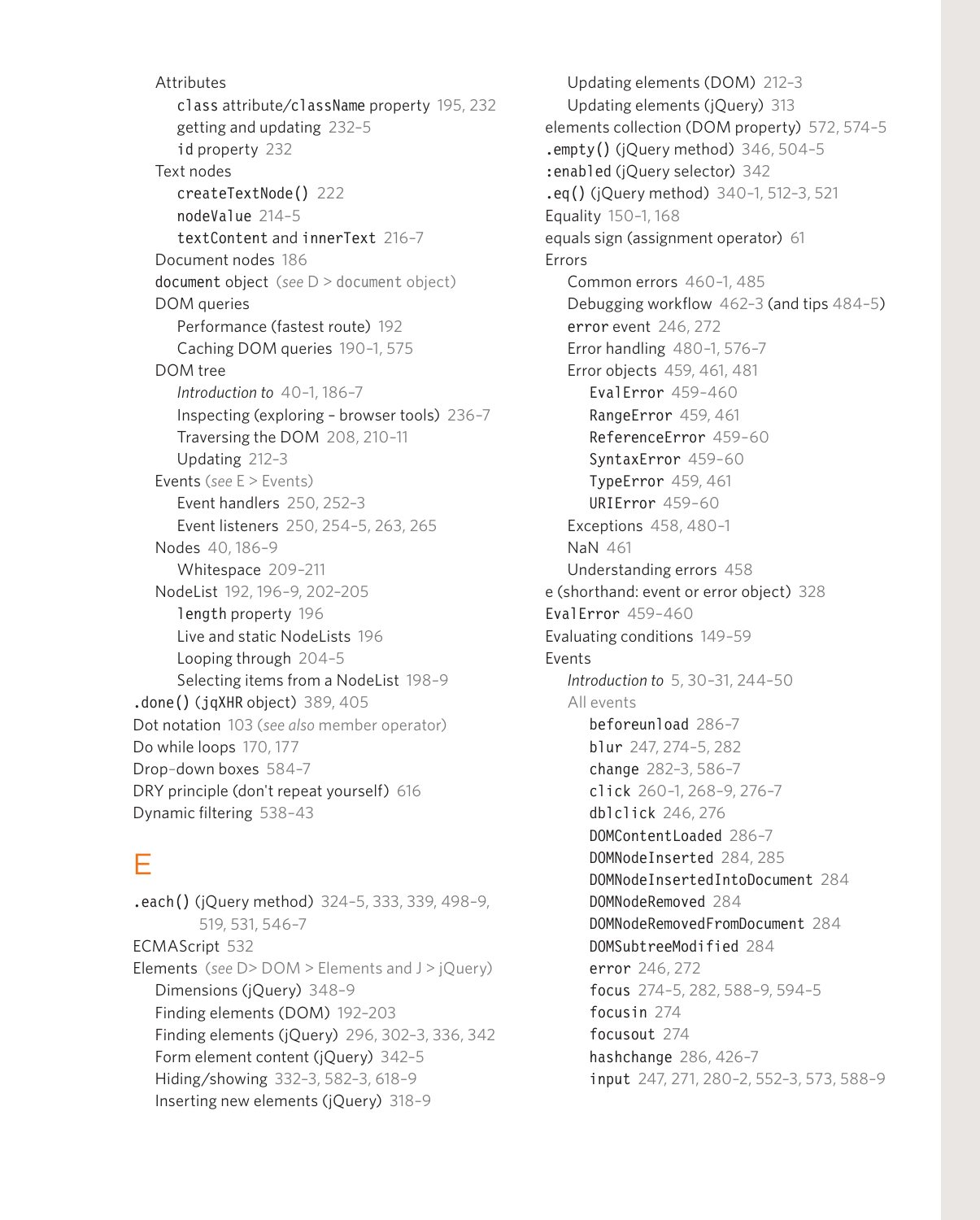*Events continued.* keydown 280 keypress 280–1 keyup 280 load 39, 246, 272–3 mousedown 276 mousemove 276, 279 mouseout 276 mouseover 276 mouseup 276 resize 272, 504–5 scroll 272 submit 282–3, 572, 574–5 unload 272 binding 248, 250 Delegation (DOM) 266, 268–71, 290–1 Delegation (jQuery) 330–1, 365 Determining position 278–9 Event flow (bubbling and capturing) 260–1 Event handlers Cross browser 570–1 DOM Event handlers 250, 252–3 DOM Event listeners 250, 254–5 Removing event listeners 255 Using parameters with events 256–7, 263 HTML event handlers 250–1 event object DOM 262–3, 265–70 Methods preventDefault() 262, 267, 283 stopPropagation() 262, 267 Properties cancelable, clientX, clientY, pageX, pageY, screenX, screenY, target, type 262, 278–9 event object (jQuery) 328–9, 331 **Methods** .preventDefault() 328 .stopPropagation() 328 Properties data, pageX, pageY, target, timeStamp, type, which 328 IE8 event model attachEvent() 255, 258–9, 290 Cross-browser helper function 570–1 event object 264–5, 570–1 Property and method equivalents 262 Fallback example 258–9 jQuery (consider as alternative) 300–1

jQuery events 326–331, 343 Performance (delegation) 266, 268–9, 290, 331 Terminology (fired, raised, triggered) 247 Types of event 246–7, 271 W3C DOM 271–286 HTML5 286–7 jQuery events 326–331, 343–5 Which element user interacted with 262–70 every() (array object) 530 Exceptions (*see* Errors) Execution contexts 453–6 Expressions 74–6 Comparing expressions 154 Function expressions 96–7

#### F

.fadeIn() (jQuery method) 298, 311, 332–7, 365 .fadeOut() (jQuery method) 332–3, 337, 510–11 .fadeTo() (jQuery method) 510–11 .fail() method (jqXHR object) 389, 396–7, 405 Falsy and truthy values 167–9 Feature detection Feature detection (in jQuery) 301 Modernizr 414–5, 417, 419, 593, 596–7 :file (jQuery selector) 342 File extension .js 46 .min.js 298 Filtering *Introduction to* 534 filter() (array object) 530, 536-7 .filter() (jQuery method) 338–9, 343, 531, 548–9 Tags 544–9 Text / live search 550–3 finally (error handling) 480–1 Final parentheses 97 .find() (jQuery method) 336–7, 518–9, 564–5 Firebug 237 firstChild (DOM property) 188–9, 208–9, 211 Flags 578–9 floor() (Math object) 134–5, 139 Flowcharts 18, 23, 148, 494 fn object (jQuery) 523–5 focus() (DOM method) 273, 573  $footnotesize$  focus() (jQuery method) 326, 619

:focus (jQuery selector) 342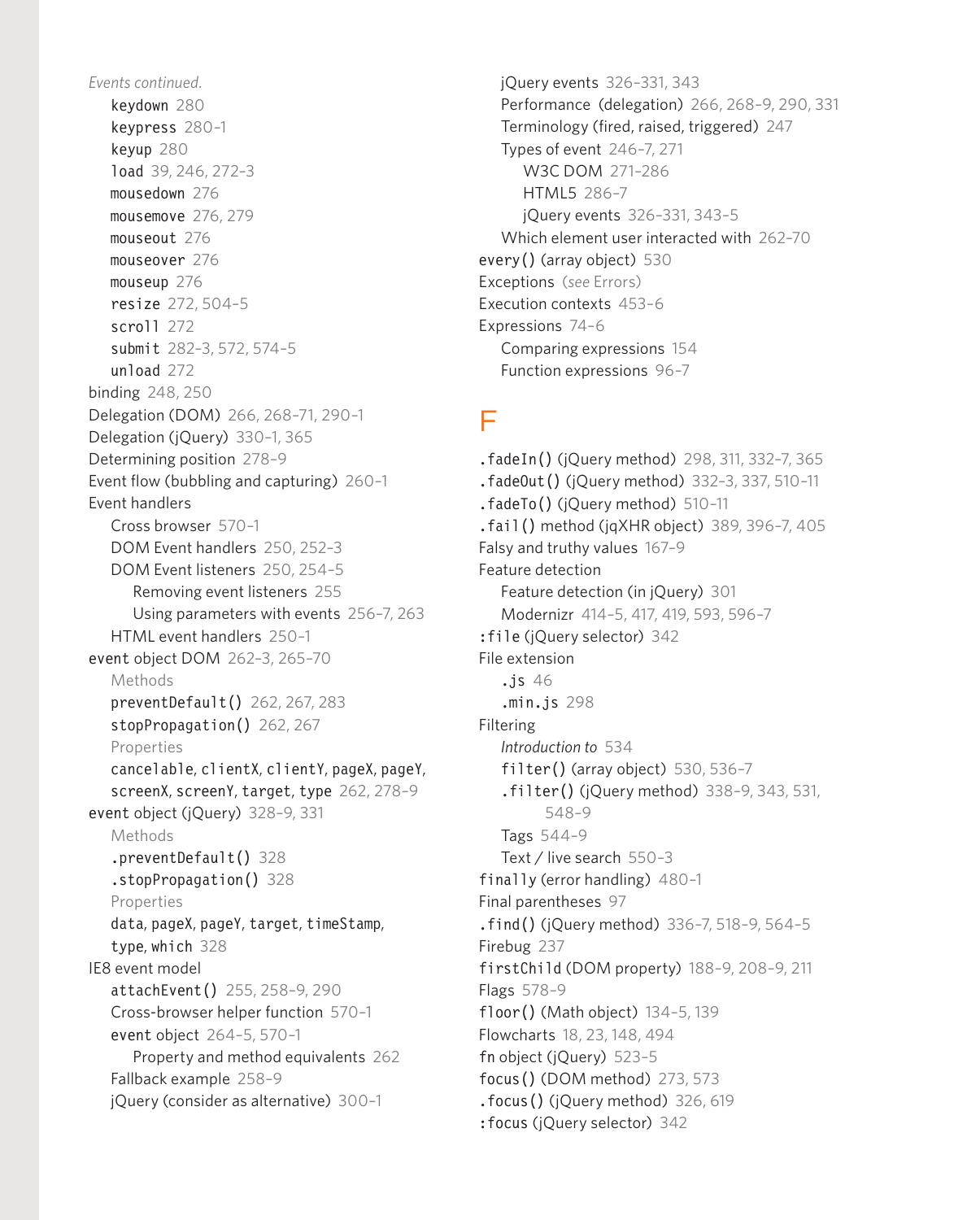focus event 274–5, 282, 573, 588–9 focusin event 247 focusout event 247 forEach() (array object) 530, 536–7, 542–3 for loop 172–3, 175, 207 Forms Controls (types of) 573 Changing type of form control 576–7 Checkboxes 580–1 Date picker (HTML5) 591 Date picker (jQuery) 432–3, 619–9 Email 590, 611 Radio buttons 582–3 Range inputs 591 Select boxes 584–7 Submit button 578–9 Text input 576–7, 594–5 Textareas 588–9 elements collection 600 Enhancement *Introduction to* 568 jQuery UI (Date picker & slider) 432–3 Password length and match 620–1 Show or hide based on other form input 618–9 Giving focus to an element 273, 326, 573, 619 Methods 343, 572–3, 584 Properties 343, 572–3, 584 Submitting forms 574–5, 578–9 Validation 282, 598–619 *Introduction to* 568, 598 Age 617–9 Character count 588–9 Checkbox selected 580–1 Checking for a value 606–7 Checking length of text input 615 Dates 617–9 Email 611 HTML5 form validation 590–1, 604–5 Length of text/password input 588–9, 620–1 Numbers 132, 343 Password length and match 615 Radio button selected 582–3 Regular expressions 612–3 Required elements 606–7 test() and regular expressions 611–3 Turn off HTML5 validation 591 URL 590

Which element the user interacted with 576–7 (*see also* Event object) forward() (history object) 426 Function-level scope 98 Functions *Introduction to* 88–9 Anonymous functions 88 Arguments 92–3 Calling 91, 93 Code block 90 Declaring 90, 92, 96 Final parentheses 97 Function expressions 96–7 Helper functions 570–571 initialize / init() 539, 542–3 Parameters 88, 92–3 return 92, 94–7, 578–9, 586–7, 594–5 this (scope of keyword) 270 (*see also* this keyword)

# G

Geolocation API 416–9 \$.get() (jQuery method) 388, 392–3 getAttribute() (DOM method) 232–3 getCurrentPosition() (Geolocation API) 417–9 getDate() (Date object) 137 getDay() (Date object) 137 getElementById() (DOM method) 126, 192–5 getElementsByClassName() (DOM method) 193, 197, 200 getElementsByTagName() (DOM method) 193, 197, 201, 240 getFullYear() (Date object) 137–8 getHours() (Date object) 137 getItem() (storage API) 421–3 \$.getJSON() (jQuery method) 388, 392, 396–7, 405 getMillseconds() (Date object) 137 getMinutes() (Date object) 137 getMonth() (Date object) 137 \$.getScript() (jQuery method) 388, 392 getSeconds() (Date object) 137 getTime() (Date object) 137 getTimezoneOffset() (Date object) 137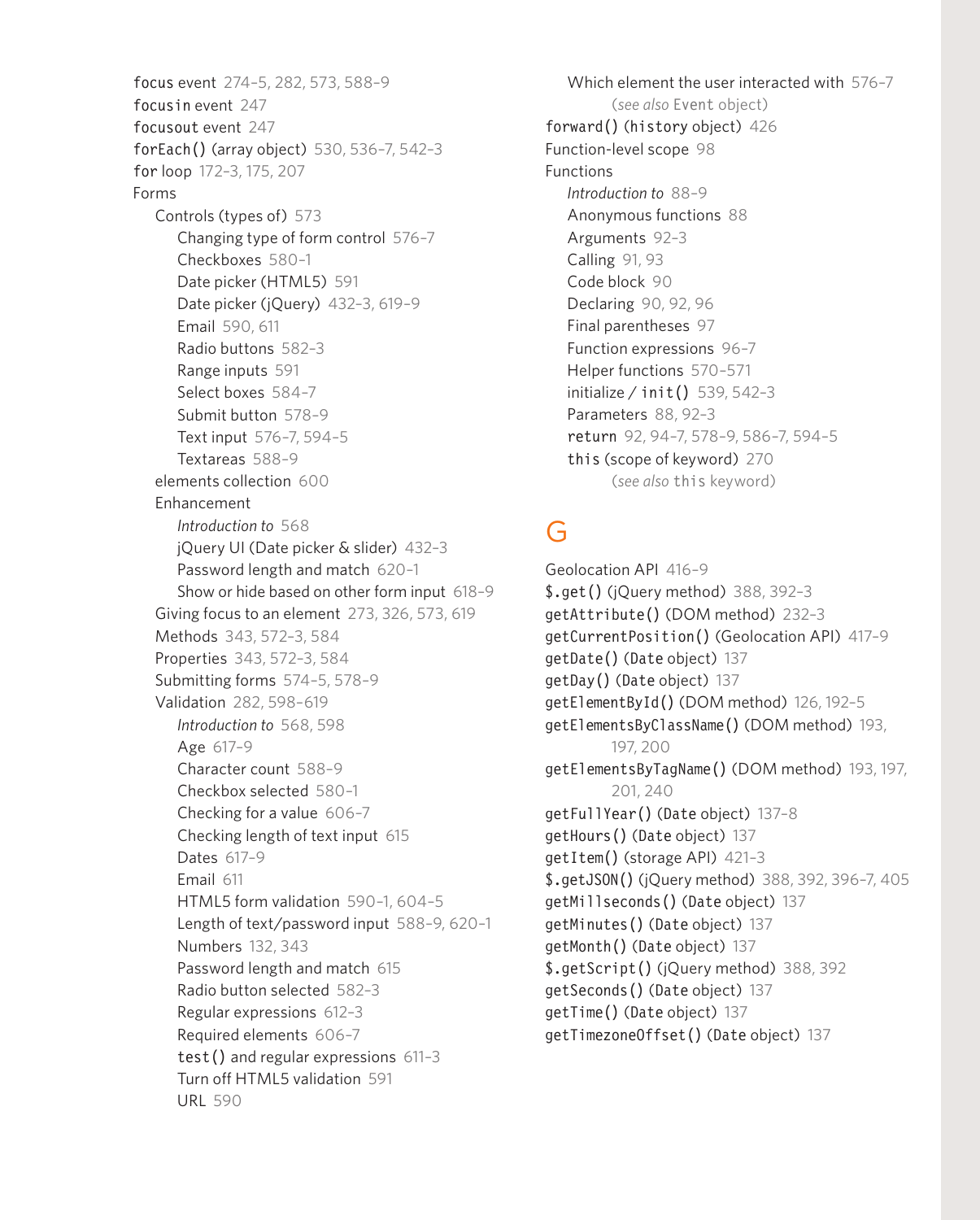Global JavaScript Objects *Introduction to* 121, 124–139 Boolean object 123 Date object 123, 136–9 Math object 123, 134–5 Number object 123, 132–3 Regex object 123 String object 123, 128–130 Global scope 98 go() (history object) 426 Google Maps API 441–7 Grouping operator 97 :gt() (jQuery selector) 340–1

#### H

:has () (jQuery selector) 338-9 hasAttribute() (DOM method) 232–3, 235 .hasClass() (jQuery method) 365 hashchange event 286, 426–7 .height() (jQuery methods) 348–9, 350, 353 height (screen object) 124–5 Helper functions 570–571 .hide() (jQuery method) 332–3, 512–3, 582–3, 618–9 History API 424–7 history object (Browser Object Model) 124–5, 424–7 Methods back(), forward(), go(), pushState(), replaceState() 426 Properties length 426 History stack 424 Hoisting 456 How many characters in a string 128–130 .html() (jQuery method) 314–7 HTML5 APIs 413 Geolocation API 416–9 History API 424–7 Web Storage API 420–3 **Attributes** data-\* attributes 289–90, 544–6, 608 required 591, 607 Events 286–7 Form controls (support, polyfills, styling) 590–2 placeholder fallback 594–7

#### I

id (DOM property) 189, 232 if... else 148–9, 162–3 if statements 148–9, 160–3, 181 :image (jQuery selector) 342 Images centering 511 Immediately Invoked Function Expressions (IIFE) 97, 142, 504, 523 Implicit iteration 310 Increment in loops 170–3 .index() (jQuery method) 565 Index numbers 129 indexOf() (String object) 128–130, 550–3 Initialize / init() (functions) 539, 542–3 Inline scripts 49 .innerHeight() (jQuery methods) 348 innerHeight (window object) 124–5 innerHTML (DOM property) 218, 220–1, 227 Security risks 228 innerText (DOM property) 216–7 .innerWidth() (jQuery methods) 348 innerWidth (window object) 124–5 :input (jQuery selector) 342 input event 247, 271, 280–2, 552–3, 573, 588–9 insertBefore() (DOM method) 240 Instances (of objects) 109–11 Interpreter Definition 40 How it works 452–7 .is() (jQuery method) 343, 521, 565 isNaN() (Number object) 132 \$.isNumeric() 343 item() (Array) 71 item() (NodeLists) 196, 198

## J

JavaScript console 462–79 JavaScript History / Standards 532 JavaScript libraries 360–1, 428 JavaScript not enabled 491 jQuery *Introduction to* 294, 296, 298–9 \$() shortcut for jQuery() 296, 299, 313, 361 \$(function() { ... }); 313 Advantages 300 Ajax (*see* Ajax)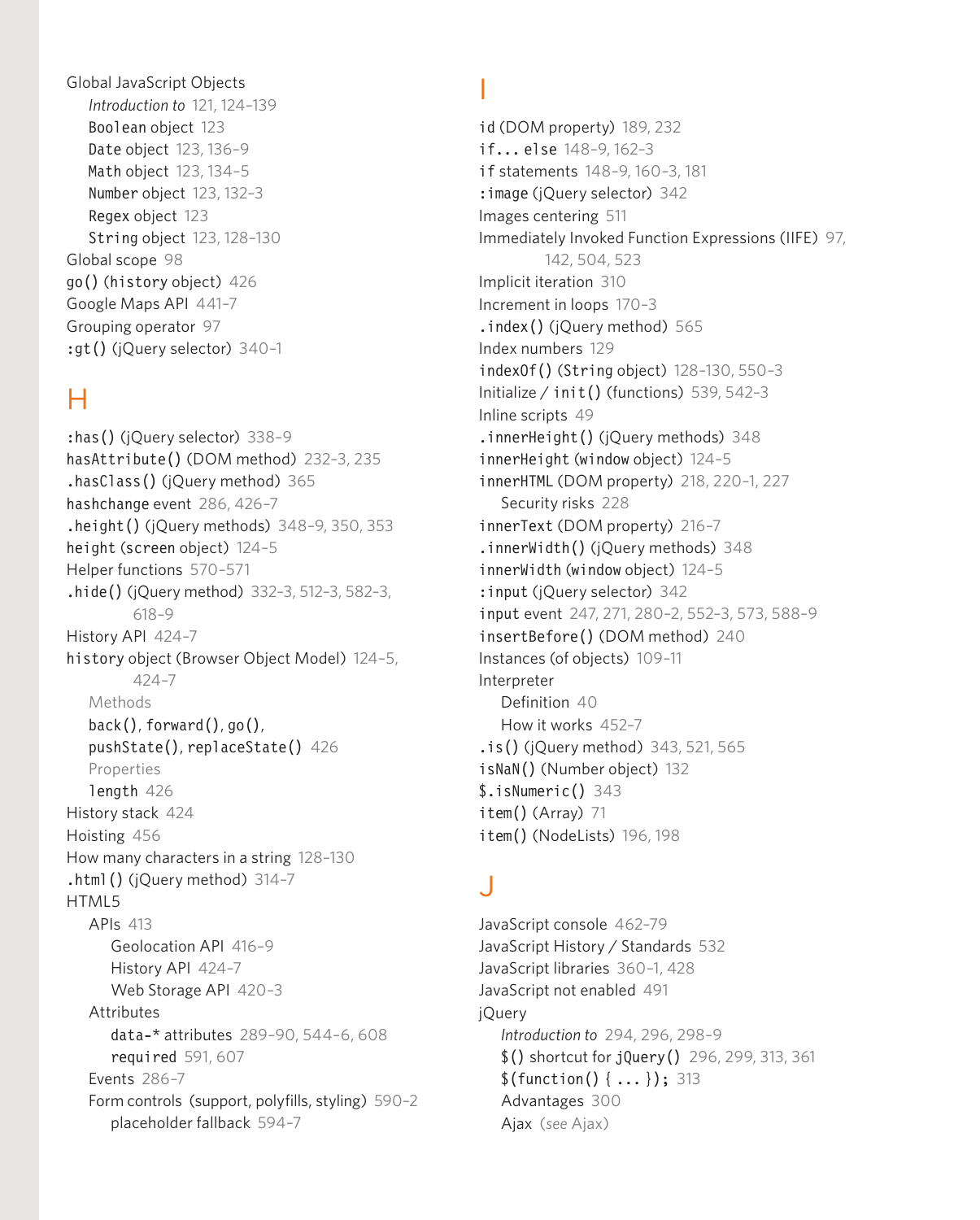API 358 Caching selections 308–9 Chaining methods 311 Conflicts with other scripts 361 document.ready() 312–13 Documentation 358 Elements 302–3, 314–6, 318–9, 336–9,342–7 Events object 326–331 .fn object 523–5 Forms (.serialize()) 394 Global methods \$.ajax() 388, 398–9, 405 \$.get() 388, 392–3 \$.getJSON() 388, 392, 396–7, 405 \$.getScript() 388 \$.isNumeric() 343 \$.post() 388, 394–5 How to include 298, 354–5 Implicit iteration 310 jQuery() function (*see also* \$()) 296, 299, 313, 361

#### **jQuery methods: full list of methods** 304–5

jQuery selection (matched set) 296–7, 306 Adding to / filtering selection 338–341 Caching 308–9 Number of elements (length property) 364 jQuery selectors 296, 300, 302–3

#### **jQuery Selectors: full list of selectors** 302–3

jQuery UI 429 Accordion 430 Date picker 432–33, 618–9 Form enhancements 432–3 Tabs 431 Looping Through elements (implicit iteration) 310 Through elements .each() (*see* E > .each()) Matched set (*see* J > jQuery > jQuery selection) Page is ready to work with 312–3 Plugins 359, 428 Creating your own 522–5 Date picker 619 jQuery UI 429–434, 618–9 noUISlider 538 Versions 298, 301 Where to get / download 298, 354–5

Where to place script 313, 354–7 jqXHR object 389, 405 Methods  $abort()$ ,  $always()$ ,  $.done()$ ,  $.fail()$  389, 396-7 .overrideMimeType() 405 Properties responseText, responseXML, status, statusText 389 JSON *Introduction to* 376–7 As an Ajax data format 374 Debugging JSON 474 Displaying JSON 382–3 JSON object parse() & stringify() methods 377, 382–3 Serializing and deserializing data 382–3 JSONP 385–7

#### K

Keyboard events 246–7, 280–1 keydown, keypress, keyup, input event 246–7 keys (objects) 101, 533, key/value pairs 118 Keywords break 164–5, 174 case 164–5 catch 480–1, 576–7 continue 174, 595 debugger 479 delete 107, 112, 533 finally 480–1 new (array) 71 new (object) 106, 109 return 92, 94–7, 578–9, 586–7, 594–5 switch 164–5 this 102–9, 114–5, 270, 324 throw 482 try 480–1, 576–7 var 60, 63–8

#### L

lastChild (DOM property) 208, 211 lastIndexOf() (String object) 128–130 length (history object) 124, 426 length (items in a select box) 584 length (String object) 128–130, 588–9, 620–1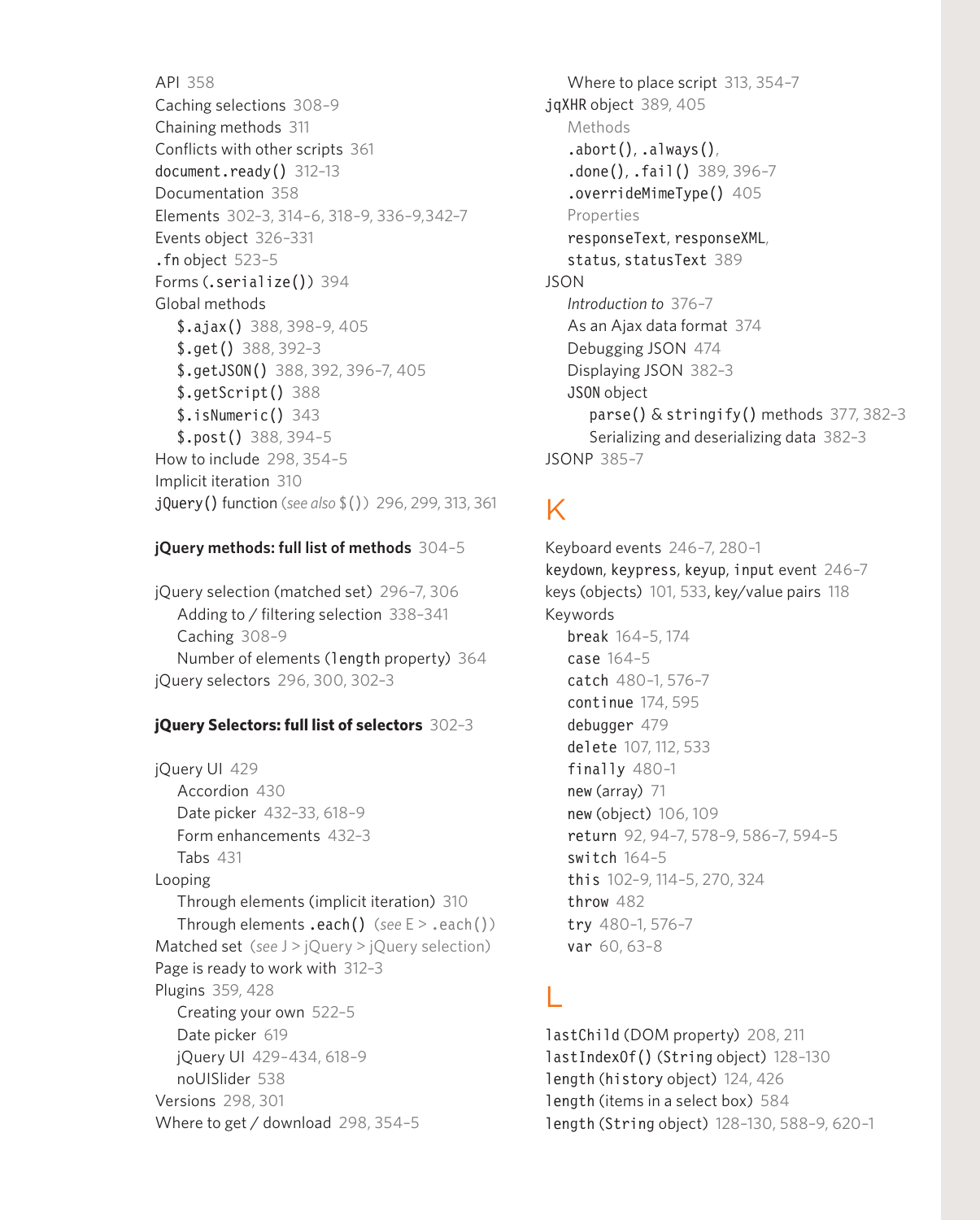Length of text input 588–9 Lexical scope 457 Lexicographic sort 554 Libraries 360–1, 428 Linking to a JavaScript file 47, 51, 298, 313, 354–7 Links Get value of href attribute 407 Which link was clicked 498–9 Literal notation 102, 104–5, 113, 142 (*see also* O > Objects > Creating your own objects) Livesearch (autocomplete) 370 load event 246, 272–3, 286–7 .load() (jQuery method – Ajax) 388, 390–1, 407 Local scope 98–9 (see *also* p456–7) Locale 137 localStorage 420–3 location property (window object) 124–5 Logical operators 156–9, 169 Logical and 157–8, 537 Logical not 157, 159 Logical OR 157, 159 Short-circuit evaluation 157, 169 Looking for text 550–3 Loops *Introduction to* 170–7 break keyword 174 (see *also* Keywords > break) Conditions 170–3 continue keyword 174, 595 Counters 171–4, 181 do while loop 170, 177 for loop 175 *Introduction to* 170, 175 Diagram 172–3 Looping through elements 204–7 Increment (++) 171 Infinite loop 174 jQuery implicit iteration 310 jQuery .each() method 324 Looping through an array 175, 530, 534–7, 542–3 checkboxes 580–1 DOM elements (nodeList) 204–7, 594–5 properties of an object 533, 605 radio buttons 582–3 Performance 174 while loop 170, 176, 181 Lowercase 128–130 :lt() (jQuery selector) 340

#### M

map() (array object) 530 Maps (Google maps) 441–7 Matched set (jQuery) 296–7, 306–9, 338–41, 364 Math object 134–5 Methods ceil(), floor(), random(), round $()$ , sqrt $()$  134 Properties PI 134 Member operator 50, 103 method property (DOM property – forms) 572 Methods *Introduction to* 32–3, 100–11 Calling a method 50, 103 Minification (.min.js extension) 298 Modal window 500–5 Modernizr 414–5, 417, 419, 593, 596–7 Module pattern 501 mousedown, mousemove, mouseout, mouseover, mouseup event 246, 276–7 multiple (DOM property – forms) 584 Multiplication 76–7, 176–7, 181 Mutation events 247, 284–5 MVC / MV\* 360, 434–9

# N

name (DOM property – forms) 572–3 Name/value pairs 28, 88–9, 101, 113, 116–8, 131 Naming conflicts (collisions) 97, 99, 361 NaN 78, 132, 461, 483 navigator object (Browser Object Model) 122, 414, 417–9 new keyword 71, 106, 109  $.next()$  (jQuery method) 336-7, 495 .nextAll() (jQuery method) 336 nextSibling (DOM property) 208, 210, 214 NodeLists 196–9 Nodes (*introduction to*) 40, 186–7 nodeValue (DOM property) 184, 214–5, 241 No JavaScript 491 Non–blocking processing 371 .not() (jQuery method) 338, 494–5, 531 :not() (jQuery selectors) 338–9 noUiSlider 538, 542–3 novalidate property (HTML5 forms) 591, 604–5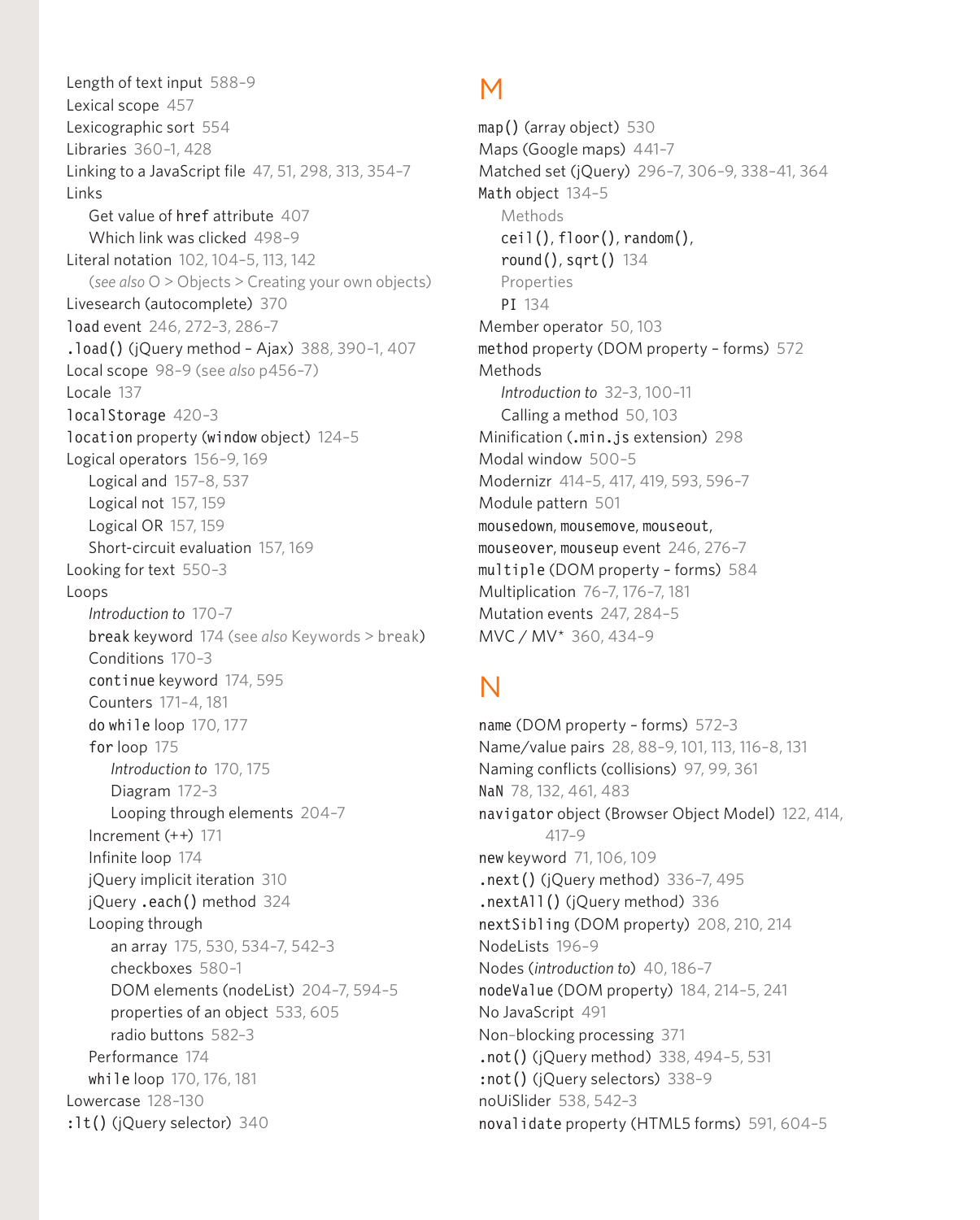Number object (Built-in Objects) Methods isNan(), toExponential(), toFixed(), toPrecision() 132–3 Rounding numbers 132–3 Numbers 62–3 Random numbers 135 Rounding 132–3 Sorting 558 Numeric data type 62 (*see also* D > Data types)

# O

**Objects** *Introduction to* 26–9, 34–5, 100–1 Accessing properties and methods Dot notation 103–5, 110 Square brackets 103, 107 Adding and removing properties 112 Arrays and objects 118–9, 308, 340, 533 Built–in objects 120–3 Creating Comparison of techniques 113 Constructor notation 106, 108–111, 113 Literal notation 102, 104–5, 113, 142 Instances of 109–11 Multiple objects 105, 108–111 Creating your own objects (examples of) Compare functions for sorting 562–3 Custom object for valid elements 601, 604–5 Data: cameras and projectors 586–7 Data: people for filtering 533–4 Image cache 509–13 Modal window 501–5 Tags 544–9 keys 101–2, 113, 117–8, 131, 533 Methods 32–5, 38–9, 100–11 Properties 28–9, 34–5, 100–12 this 114–5 Updating properties 107 vs variables and arrays 116–7 Object models (*introduction to*) 121 .off() (jQuery method) 505 .offset() (jQuery methods) 351, 353 .on() (jQuery method) 326–31, 343–5, 365 onpopstate property (window object) 426–7 .open() (XMLHttpRequest object) 373, 379, 381, 383 **Operators** += adding to a string 111, 125, 127, 130, 133 Comparison operators 148–56 > greater than, >= greater than or equal to 151–5 () grouping operator 97 < less than, <= less than or equal to 151 . Member operator 50, 103  $==$  is equal to,  $!=$  is not equal to 150  $==$  strict equal to,  $!=$   $=$  strict not equal to 150 ? : Ternary operator 562, 579, 583 Unary operator 168 <option> elements 584–7 options (DOM property – forms) 584 Order of execution 452 .outerHeight(), (jQuery method) 348 .outerWidth() (jQuery method) 348 .overrideMimeType() (jqXHR method) 405

#### $\mathsf{D}$

Page loads – run script 273, 312–3 pageXOffset, pageYOffset (window object) 124–5 pageX, pageY (window object) 124, 278–9 Parameters 50, 88, 92–3 With event listeners 256–7 .parent() (jQuery method) 336, 498–9 .parents() (jQuery method) 336 parentNode (DOM property) 208, 224–5 :password (jQuery selector) 342 paste event 247 Performance Caching DOM queries 190–1, 575 Images (custom object) 509–11 jQuery selections 308–9, 540–1 Object references 540–1 Text (custom object) 551 Event delegation 266, 268–71, 290–1, 330–1, 365 Global vs Local variables 98–9 Selecting class and id attributes (jQuery vs DOM) 324 Where to place scripts 356–7 PI property (Math object) 134 placeholder (and its fallback) 590–1, 594–5 Polyfills 593–7 pop() (array object) 530 .position() (jQuery method) 351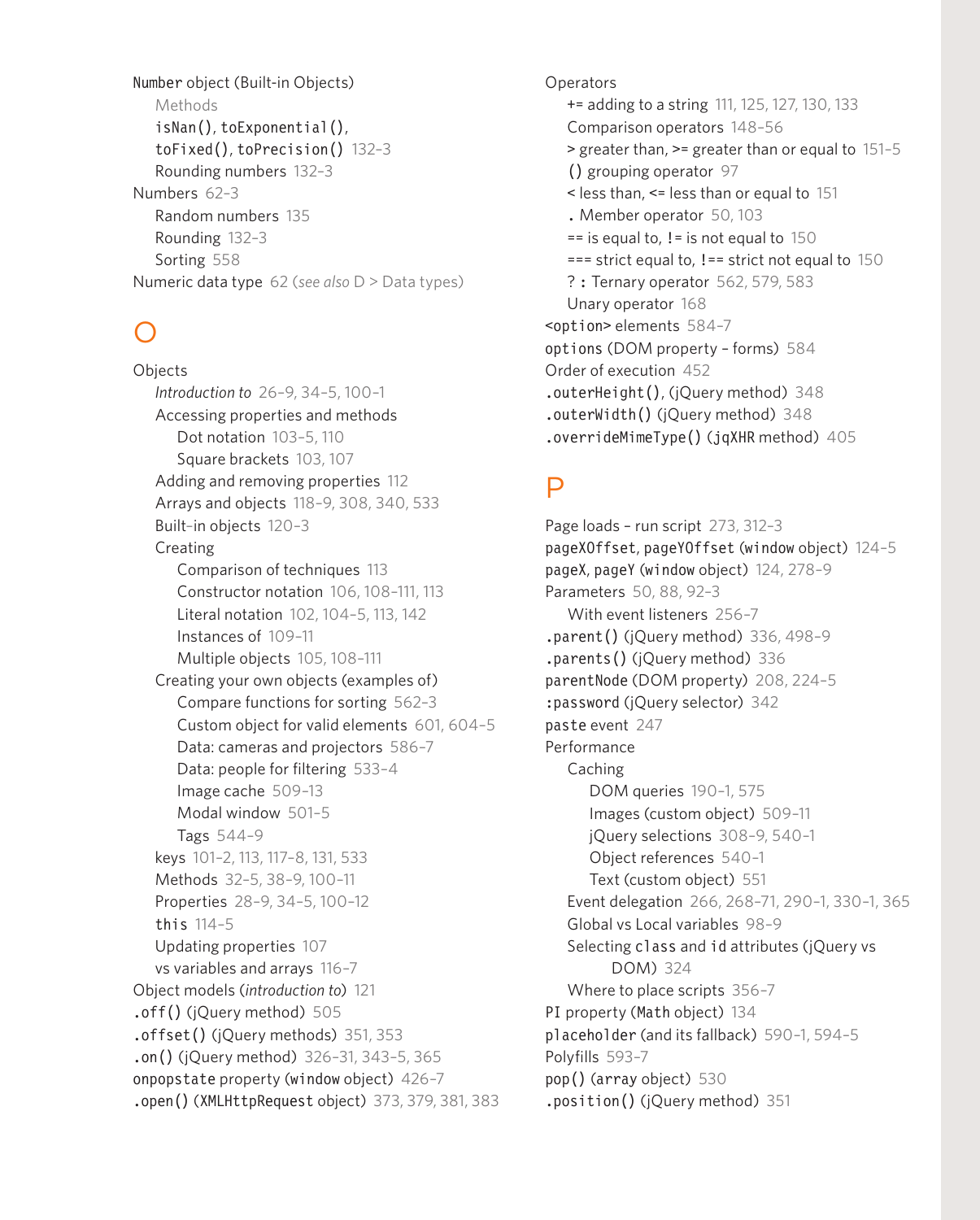Position object (geolocation API) 418-9 PositionError object (geolocation API) 418-9 Position of items on page 351–3 \$.post() (jQuery method) 388, 392, 394–6 .prepend() & .prependTo() (jQuery methods) 318 Presentation layer 44 preventDefault() (event object) 262, 267, 283, .preventDefault() (jQuery method) 328, 345, 365, 494–5, 504–5 previousSibling (DOM property) 208–10 Primitive data types (*see* Data types) Progressive enhancement 45 .prop() (jQuery method) 618–9 Properties 28–9, 34–5, 100–12 Protocol relative URL 355 Proxy (Ajax) 384 push() (array object) 519, 530, 536–7, 540, 542–3 pushState() (history object) 424–7, 426

## $\Omega$

querySelector() (DOM method) 193–6, 202, 241 querySelectorAll() (DOM method) 126, 193, 197

#### R

:radio (jQuery selector) 342 random() (Math object) 134–5 Random numbers 135 RangeError 459, 461 Range slider 432–3, 538, 542–3 .ready() (jQuery method) 312–3, 361, 364 Reference To an element DOM 190–1, 575 To an element jQuery 308–9, 540–1 To an object 540–1 ReferenceError 459–60 Regular expressions 563, 611–3 Relative URLs (Ajax) 389 Removing content: .remove() (jQuery method) 299, 316–7, 346, 584 .removeAttr() (jQuery method) 320 removeAttribute() (DOM method) 232, 235 removeChild() (DOM method) 224–5 .removeClass() (jQuery method) 320–1, 339, 341, 512–3 removeEventListener() (DOM method) 255 (*see also* innerHTML an(d detach())

replace() (String object) 128–130, 406–7, 562–3 replaceState() method (history object) 424–6 .replaceWith() (jQuery method) 316 Require.js 593 :reset (jQuery selector) 342 reset() (DOM method – forms) 572 reset event 247, 572 resize event 246, 272, 504–5 responseText (XMLHttpRequest object) 379, 383, 389 responseXML (XMLHttpRequest object) 380, 389 return keyword 92, 94–7, 578–9, 586–7, 594–5 reverse() (Array object) 530, 564–5 RangeError 459, 461 Rounding numbers 132–5 round() (Math object) 134

#### S

Same origin policy 420 Saving a script 46 Scope 98–9, 457 Global scope 98–9, 453–7 IIFEs 97 Lexical scope 457 Local (function-level) scope 98–9, 453 Naming collisions and namespaces 99, 523 Screen dimensions 124–125, 278, 350 screen object (Browser Object Model) 124–5 Properties height, width 124 screenX, screenY (window object) 124, 278 <script> element 47 Conditional loader for scripts 596–597 When to load 596–7 Where to place <script> tag 48, 51, 313, 354-7 **Scripts** Approach to writing 16–23 Definition 14–7 scroll event 246, 272 .scrollLeft() (jQuery method) 350 .scrollTop() (jQuery method) 350, 353 Search 550–553 Security: Cross Site Scripting (CSS) Attack 228–231 Select boxes 584–7 select() (DOM method) 573 :selected (jQuery selector) 342 selected (DOM property – forms) 573, 580–3

selectedIndex (DOM property – forms) 584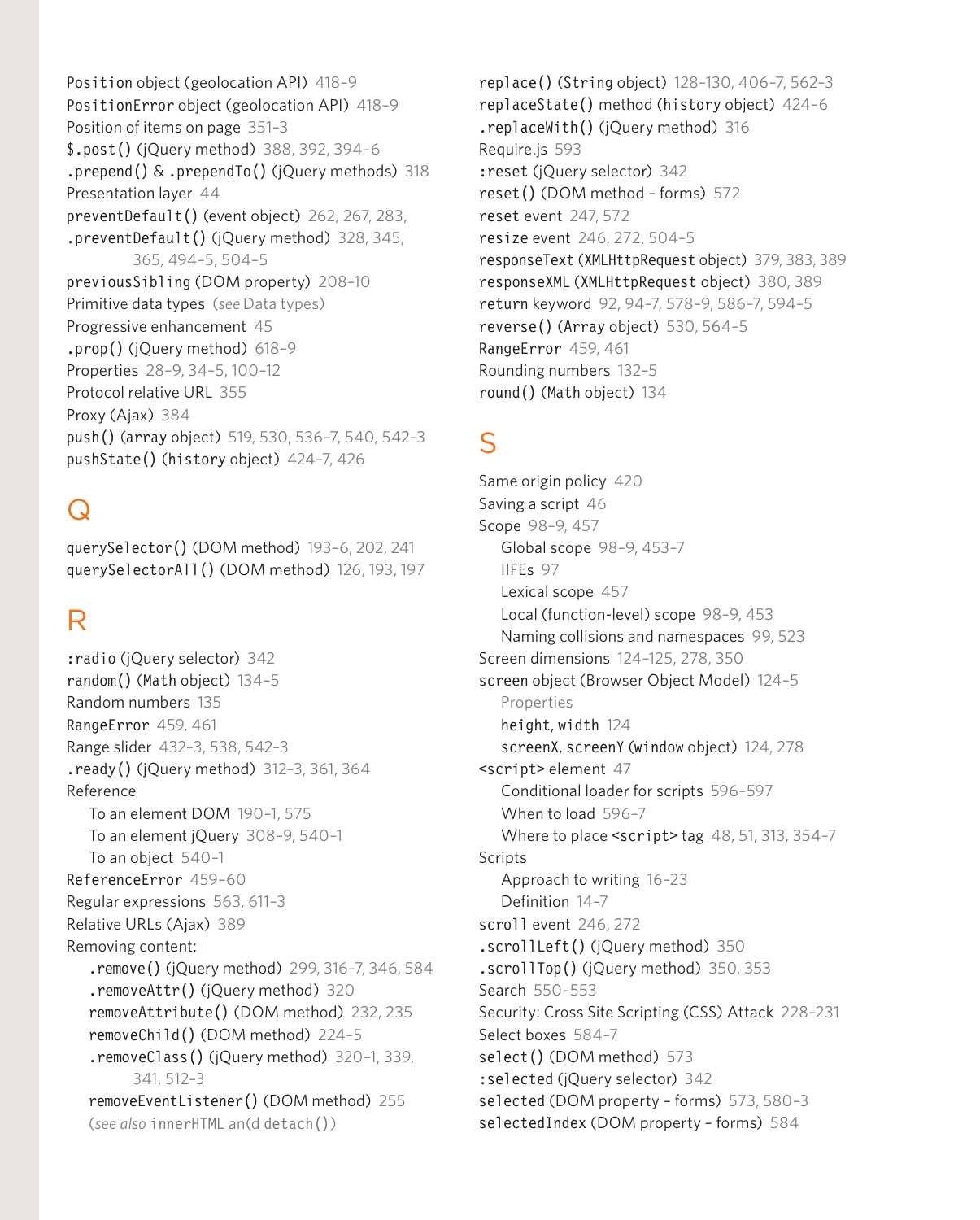selectedOptions (DOM property – forms) 584 select event 247 send() (XMLHttpRequest object) 373, 379, 381, 383 Separation of concerns 490 .serialize() (jQuery method - forms) 394–5 Serializing JSON data 382 sessionStorage 420–3 setAttribute() (DOM method) 232, 234 setDate() (Date object) 137 setFullYear() (Date object) 137 setHours() (Date object) 137 setItem() (storage API) 421-3 setTime() (Date object) 137 setTimeout() (window object) 517–9 setMillseconds() (Date object) 137 setMinutes() (Date object) 137 setMonth() (Date object) 137 setSeconds() (Date object) 137 shift() (array object) 530 Short–circuit evaluation 157, 169 .show() (jQuery method) 332–3, 344, 364  $.$ siblings $()$  (jQuery method) 336, 548-9 Slider (content panel) 515–520 .slideToggle() (jQuery method) 494–5 some() (array object) 530 sort() (array object) 530, 533, 554-65 Sorting 555–6 Dates 559 Lexicographic sort 554 Numbers 554, 558 Random order 558 Sorting a table 561–6 split() (String object) 128–130, 546–7, 563, 618–9 sqrt() (Math object) 134 src attribute 47 Stack 454–5 Statements 56 .stop() (jQuery method) 332, 353, 510–1 stopPropagation() (DOM event object) 262, 267 .stopPropagation() (jQuery method) 328 Storage objects (storage API) 420–3 Storing data (compare techniques) 116–7 String data type 62, 64–5 Checking for text 552–3

String object Methods charAt(), indexOf(), lastIndexOf(), replace(), split(), substring(), trim(), toLowerCase(), toUpperCase() 128–130 Properties length 128–130 :submit (jQuery selector) 342 submit() (DOM method – forms) 572 Submit buttons 578–9 submit event 247, 271, 282, 572 substring() (String object) 128–130 .complete() (jQuery method) 396 .error() (jQuery method) 396 .success() (jQuery method) 396 switch statements 164–165, 291 Switch value 165 Synchronous processing 371 SyntaxError 459–460

#### T

Tables Adding rows 542–3 Sorting a table 560–5 .tabs() (jQuery UI method) 431 Tabs 431, 496–9 target property (event object) 262–3, 268–9 Templates 360, 434–9 Ternary operator 562–3, 579, 583 Testing for features (*see* Feature detection) test() method 611 .text() (jQuery method) 314–7, 364–5, 535 :text (jQuery selector) 342 <textarea> 588–9 textContent (DOM property) 216–7 this 102–9, 114–5, 270, 324 throw (error handling) 481–3 Timers (*see* Delays) .toArray() (jQuery method) 531 toDateString() (Date object) 137 toExponential() (Number object) 132 toFixed() (Number object) 132 .toggle() (jQuery method) 332, 493 .toggleClass() (jQuery method) 565 toLowerCase() (String object) 128–130, 550–3 toPrecision() (Number object) 132 toString() (Date object) 137